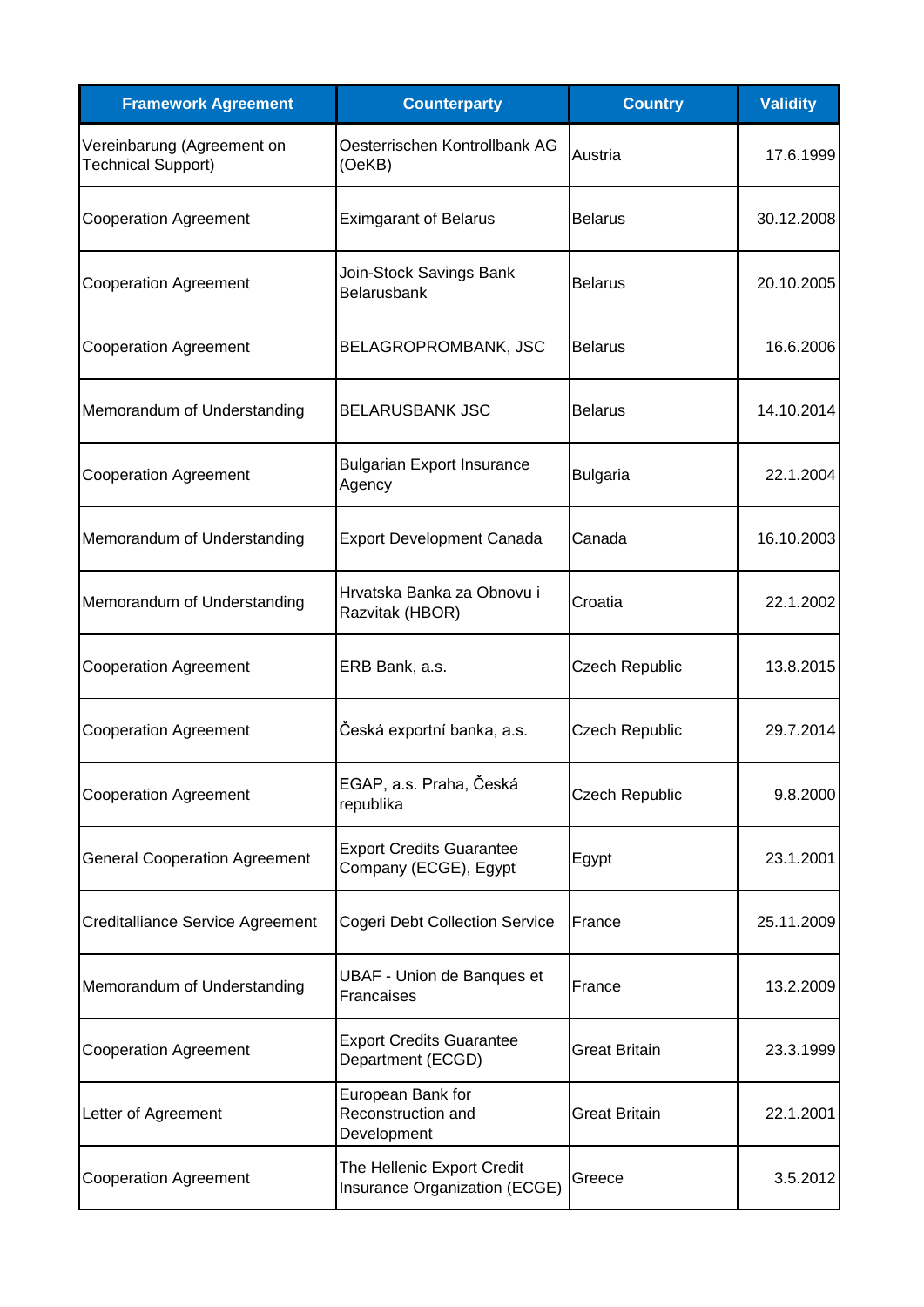| <b>Cooperation Agreement</b>                                | <b>MEHIB Hungarian Export Credit</b><br>Insurance Ltd.                             | Hungary                    | 23.2.2009  |
|-------------------------------------------------------------|------------------------------------------------------------------------------------|----------------------------|------------|
| <b>Cooperation Agreement</b>                                | Hungarian Export Import Bank<br>Ltd., Budapest, Hungary                            | Hungary                    | 15.6.2001  |
| <b>Cooperation Agreement</b>                                | The Export-Import Bank of<br>China                                                 | China                      | 22.6.2010  |
| Framework Cooperation Agreement Insurance Corporation China | <b>China Export and Credit</b><br>(SINOSURE)                                       | China                      | 15.12.2003 |
| <b>Cooperation Agreement</b>                                | The Export-Import Bank of the<br>Republic of China, TEBC,<br>Taipei, Taiwan        | China - Taiwan<br>province | 7.10.2005  |
| <b>Cooperation Agreement</b>                                | <b>Export Credit Guarantee</b><br>Corporation of India (ECGC)                      | India                      | 8.10.2013  |
| Memorandum of Understanding                                 | Export-Import Bank of India                                                        | India                      | 11.10.2004 |
| <b>Cooperation Agreement</b>                                | Indonesia Eximbank                                                                 | Indonesia                  | 11.10.2011 |
| <b>Cooperation Agreement</b>                                | PT Bank Negara Indonesia                                                           | Indonesia                  | 11.10.2011 |
| Memorandum of Understanding                                 | (EGFI) - Export Guarantee Fund<br>of Iran                                          | Iran                       | 5.2.2005   |
| Memorandum of Understanding                                 | The ministry of Economic<br>Affairs and Finance of the<br>Islamic Republic of Iran | Iran                       | 7.3.2017   |
| Memorandum of Understanding                                 | Parsian Bank                                                                       | Iran                       | 8.5.2017   |
| Memorandum on Cooperation                                   | <b>BANK PASARGAD</b>                                                               | Iran                       | 30.7.2017  |
| <b>Cooperation Agreement</b>                                | The Israel Foreign Trade Risks<br>Insurance Corporation Ltd.                       | Israel                     | 11.5.2000  |
| Memorandum of Understanding                                 | The Israel Foreign Trade Risks<br>Insurance Corporation Ltd.<br>(ASHRA)            | Israel                     | 30.1.2017  |
| Memorandum of Understanding                                 | Jordan Loan Guarantee<br>Corporation (JLGC)                                        | Jordan                     | 9.5.2018   |
| Agreement on Cooperation                                    | Subsidiary Bank Sberbank of<br>Russia, Kazakhstan                                  | Kazakhstan                 | 21.3.2013  |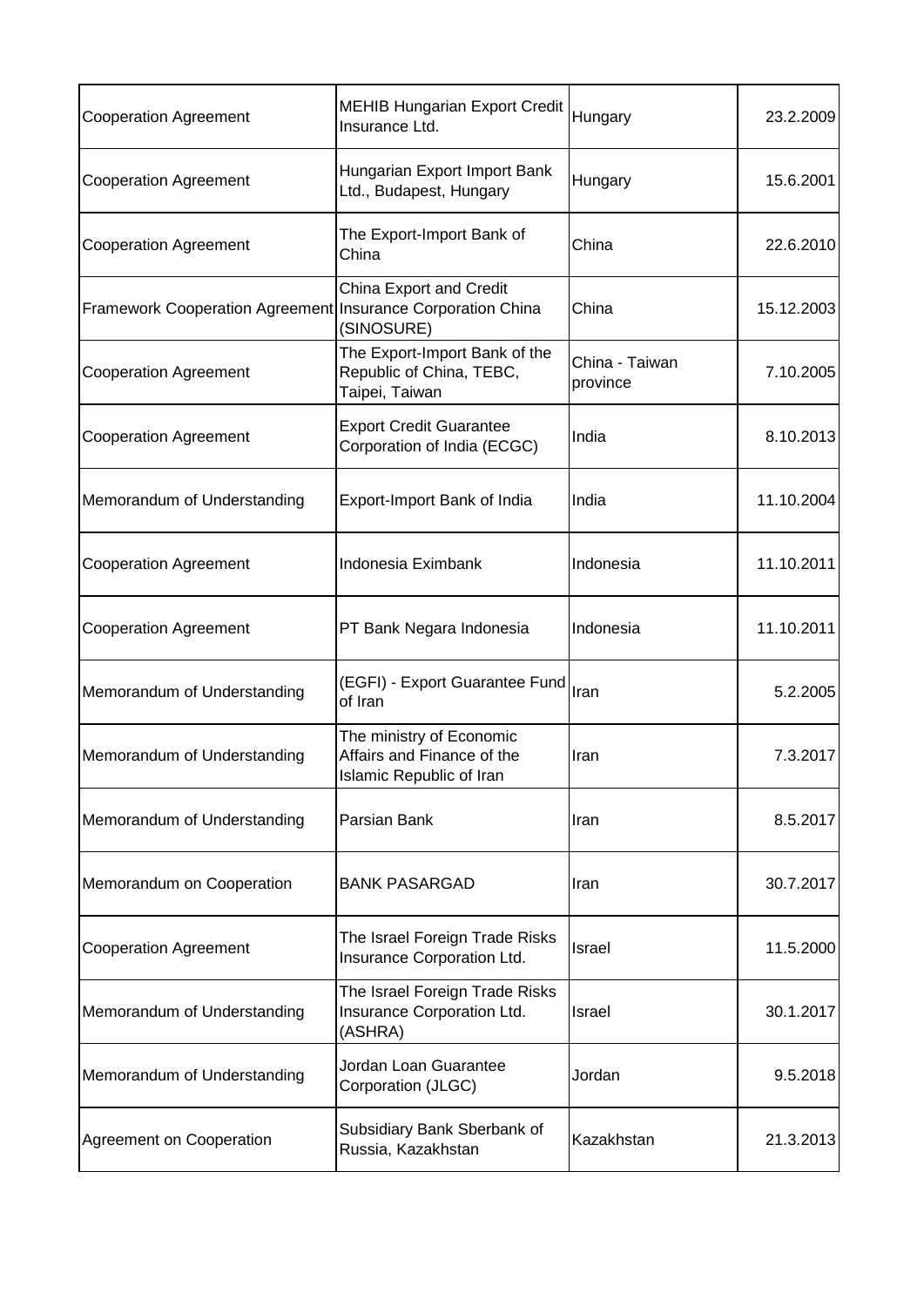| Agreement on Cooperation     | The Development Bank of<br>Kazakhstan                                                                                   | Kazakhstan                                 | 2.2.2004   |
|------------------------------|-------------------------------------------------------------------------------------------------------------------------|--------------------------------------------|------------|
| Memorandum of Understanding  | <b>KECIC - State Insurance</b><br>Corporation for the Insurance of<br><b>Export Credit and Investment</b><br>Kazakhstan | Kazakhstan                                 | 8.8.2005   |
| Memorandum of Understanding  | Ministry of Finance of the Lao<br>People's Democratic Republic                                                          | Lao People's<br><b>Democratic Republic</b> | 16.1.2018  |
| Memorandum of Cooperation    | Fond pre spoluprácu,<br>kompenzáciu a<br>rozvoj ek. krajín západ. Afriky                                                | Nigeria                                    | 10.10.2002 |
| Memorandum of Understanding  | <b>Export Credit Guarantee</b><br>Agency of Oman (S.A.O.C.)                                                             | Oman                                       | 18.10.2018 |
| Agreement on Cooperation     | Corporacion Financiera De<br>DESSARROLLO S.A., Peru                                                                     | Peru                                       | 17.12.2003 |
| <b>Cooperation Agreement</b> | KUKE S.A. Export Credit<br><b>Insurance Corporation</b>                                                                 | Poland                                     | 27.3.2000  |
| <b>Cooperation Agreement</b> | <b>EXIMBANK Romania - Banca</b><br>De Export - Import a Romaniei                                                        | Romania                                    | 9.9.2002   |
| Agreement on Cooperation     | The Russian Bank for<br>Development (IBEC), Russia                                                                      | Russia                                     | 3.3.2004   |
| <b>Cooperation Agreement</b> | Ingosstrakh JSIC, Moscow,<br><b>Russian Federation</b>                                                                  | Russia                                     | 24.6.2003  |
| <b>Cooperation Agreement</b> | Export-Import Bank of the<br><b>Russian Federation</b>                                                                  | Russia                                     | 5.12.1997  |
| <b>Cooperation Agreement</b> | Vneshtorgbank, Moscow,<br><b>Russian Federation</b>                                                                     | Russia                                     | 15.11.2001 |
| <b>Cooperation Agreement</b> | Sberbank of Russia                                                                                                      | Russia                                     | 23.10.2012 |
| <b>Cooperation Agreement</b> | Gazprombank, ojsc                                                                                                       | Russia                                     | 23.10.2012 |
| <b>Cooperation Agreement</b> | <b>EXIAR Russia, Export Credit</b><br>Agency                                                                            | Russia                                     | 23.10.2012 |
| <b>Cooperation Agreement</b> | International Bank for Economic<br>Cooperation                                                                          | Russia                                     | 13.2.2006  |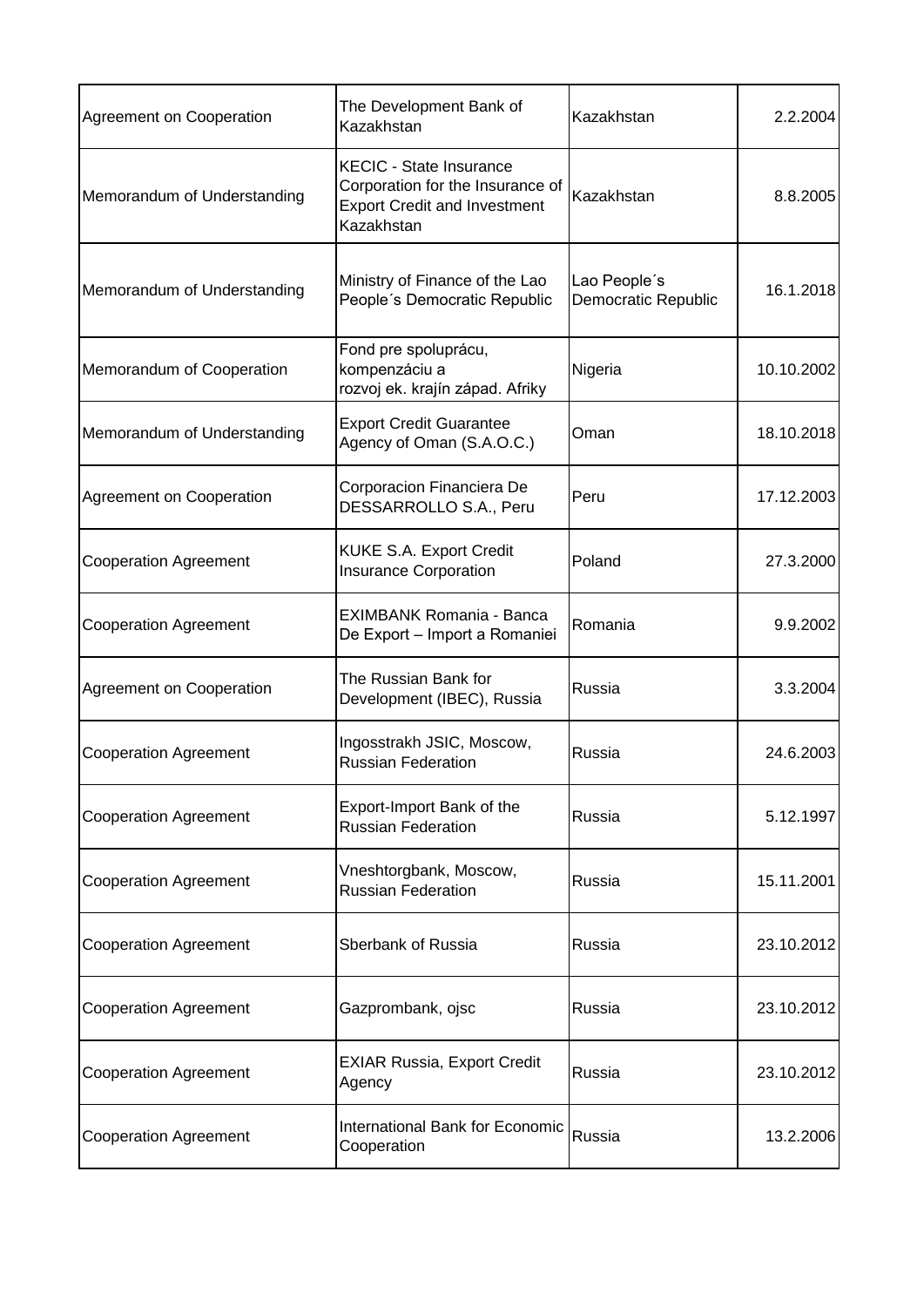| <b>Cooperation Agreement</b>                               | Medzinárodná Investičná Banka<br>(MIB)                              | Russia                                                   | 15.8.2005  |
|------------------------------------------------------------|---------------------------------------------------------------------|----------------------------------------------------------|------------|
| Memorandum of Cooperation                                  | Prvá česko-ruská banka,<br>Moskva, Rusko                            | Russia                                                   | 27.2.2009  |
| Memorandum of Cooperation on De Vláda Sverdlovskej oblasti |                                                                     | Russia -<br>Sverdlovskaya Oblast                         | 16.2.2010  |
| Memorandum of Cooperation                                  | MIB a ECAs krajín z vlastníckej<br>štruktúry MIB                    | Russia, Bulgaria,<br>Czech Republic,<br>Romania, and MIB | 24.4.2014  |
| <b>Cooperation Agreement</b>                               | Sberbank of Srbija a.d.<br>Belgrade                                 | Serbia                                                   | 21.3.2013  |
| <b>Cooperation Agreement</b>                               | Serbian Export Credit and<br>Insurance Agency (AOFI)                | Serbia                                                   | 9.11.2009  |
| <b>Cooperation Agreement</b>                               | Serbia and Montenegro Export<br>Credit Agency                       | Serbia                                                   | 24.11.2004 |
| <b>Cooperation Agreement</b>                               | Slovenska Izovozna Druzba<br>Ljubljana (SID)                        | Slovenia                                                 | 11.10.2001 |
| <b>Cooperation Agreement</b>                               | <b>KEXIMBANK Export Import</b><br><b>Bank of Korea</b>              | South Korea                                              | 17.3.2001  |
| Memorandum of Understanding                                | Korea Trade Insurance<br>Corporation                                | South Korea                                              | 1.12.2015  |
| Memorandum of Cooperation                                  | Sri Lanka Export Credit<br><b>Insurance Corporation</b><br>(SLECIC) | Sri Lanka                                                | 13.5.2015  |
| Memorandum of Understanding                                | Zurich Insurance Company                                            | Switzerland                                              | 21.8.2009  |
| <b>Cooperation Agreement</b>                               | <b>TURK EXIMBANK Export Credit</b><br><b>Bank of Turkey</b>         | <b>Turkey</b>                                            | 31.7.2002  |
| Agreement on Cooperation                                   | Subsidiary Bank Sberbank of<br>Russia, Ukraine                      | Ukraine                                                  | 21.3.2013  |
| Agreement on Cooperation                                   | <b>Joint-Stock Commercial</b><br>Industrial and Investment Bank     | Ukraine                                                  | 24.9.2004  |
| Agreement on Cooperation                                   | <b>Export-Import Bank of Ukraine</b>                                | Ukraine                                                  | 15.9.2003  |
| Agreement on Cooperation                                   | The Chase Manhattan Bank of<br>New York, USA                        | <b>USA</b>                                               | 9.1.1998   |